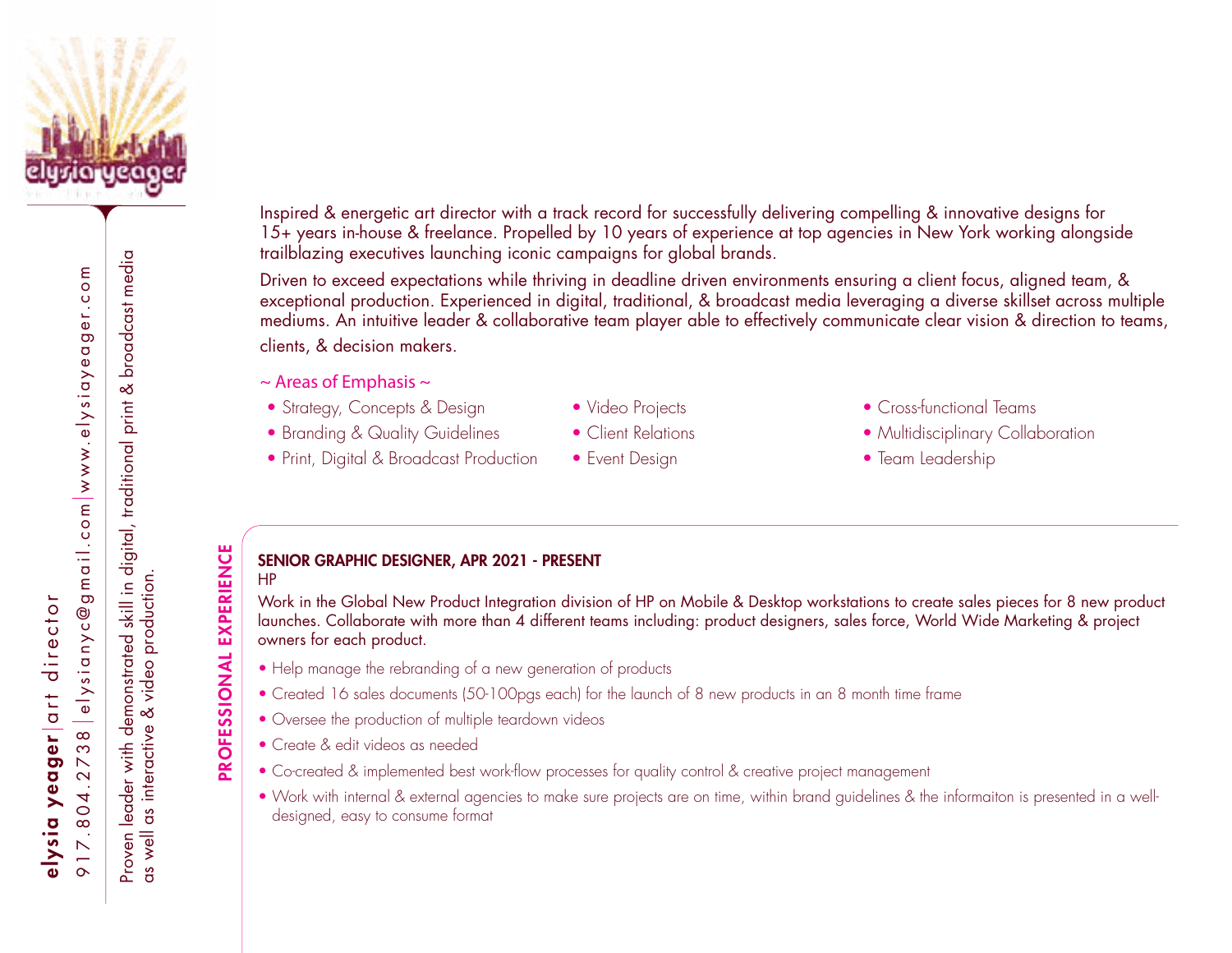#### FREELANCE CREATIVE DIRECTOR, 2014–PRESENT

### SHELL, TGI FRIDAYS, WHATABURGER, KETO SMART SKIMMER

Conceive, develop, & execute designs for contracted clientele. Manage printing & installation of large-scale graphics, event space design, signage, & promotional items for clients. Assist clients with application design & additions, web page designs, branding. Appropriately manage workload of multiple projects simultaneously to ensure clients' needs & deadlines are met.

- Concepted & edited :15 FaceBook video that garnered 4 sales in 1 week of a \$400 product. More sales than their previous video made in 1 month.
- Selected by Shell's marketing & communications manager to exclusively work on her critical projects & praised for successfully navigating design challenges & project obstacles while maintaining brand standards.
- Serve as the go-to designer for TGI Fridays & Whataburger for their franchisee & corporate events for 5+ years due to meticulous file management system & consistent delivery of creative designs that seamlessly translate to multiple mediums & tactics.
- Consistently contracted to complete additional projects attributed to sharp attention-to-detail & focus on client relationships & strong ability to understand client goals & communicate strategic design decisions at all levels of an organization.

### FREELANCE HEAD OF DESIGN, 2013–2014

### KIMBELL ART MUSEUM

Collaborated with the museum on a full-time, remote contract basis to conceive & deliver promotional branding projects. Designed print & outdoor advertising, large-scale display graphics, environmental signs, event invitations, museum brochures, direct mailers, email campaigns, & digital correspondence. Partnered with the director of marketing to plan external campaign materials & exhibition informational pieces for museum visitors. Maintained consistent communication with museum partners

- Facilitated flawless transition between previous head of design & ensured alignment with branding across all design.
- Re-established cohesive branding & design for all elements including annual magazine adhering to strict branding & design guidelines.

### FREELANCE ASSOCIATE CREATIVE DIRECTOR, 2012-2013

### MARY KAY

Directed the strategic \$1.2M redesign project of over 40+ sales force materials for global sales team. Led a team of five to complete all facets of project within assigned deadlines. Designed new shipping boxes, up to 60-page how-to guides, 20-page supplemental guides, DVD cases, & order forms. Assisted with the production of product knowledge & how-to videos.

• Selected to design & produce the organization's first global gift guide, holiday video, & produce a quarterly magazine due to exceptional leadership & execution of redesign project.

## FREELANCE GROUP ART SUPERVISOR, 2010 to 2011

## DIGITAL DRAFT/FCB – NEW YORK, NY

Cross-functionally collaborated with accounting, project managers, information architects, & developers to conceptualize, design & manage projects aligned with client goals. United print & digital design concepts with respective teams to maintain alignment with campaign strategy & brand standards as digital marketing grew & evolved.

- Recruited by the chief creative officer for exceptional work at GSW Worldwide.
- Launched the print & digital campaigns for major pharmaceutical roll-outs including Plan B One-Step & HIV medication.